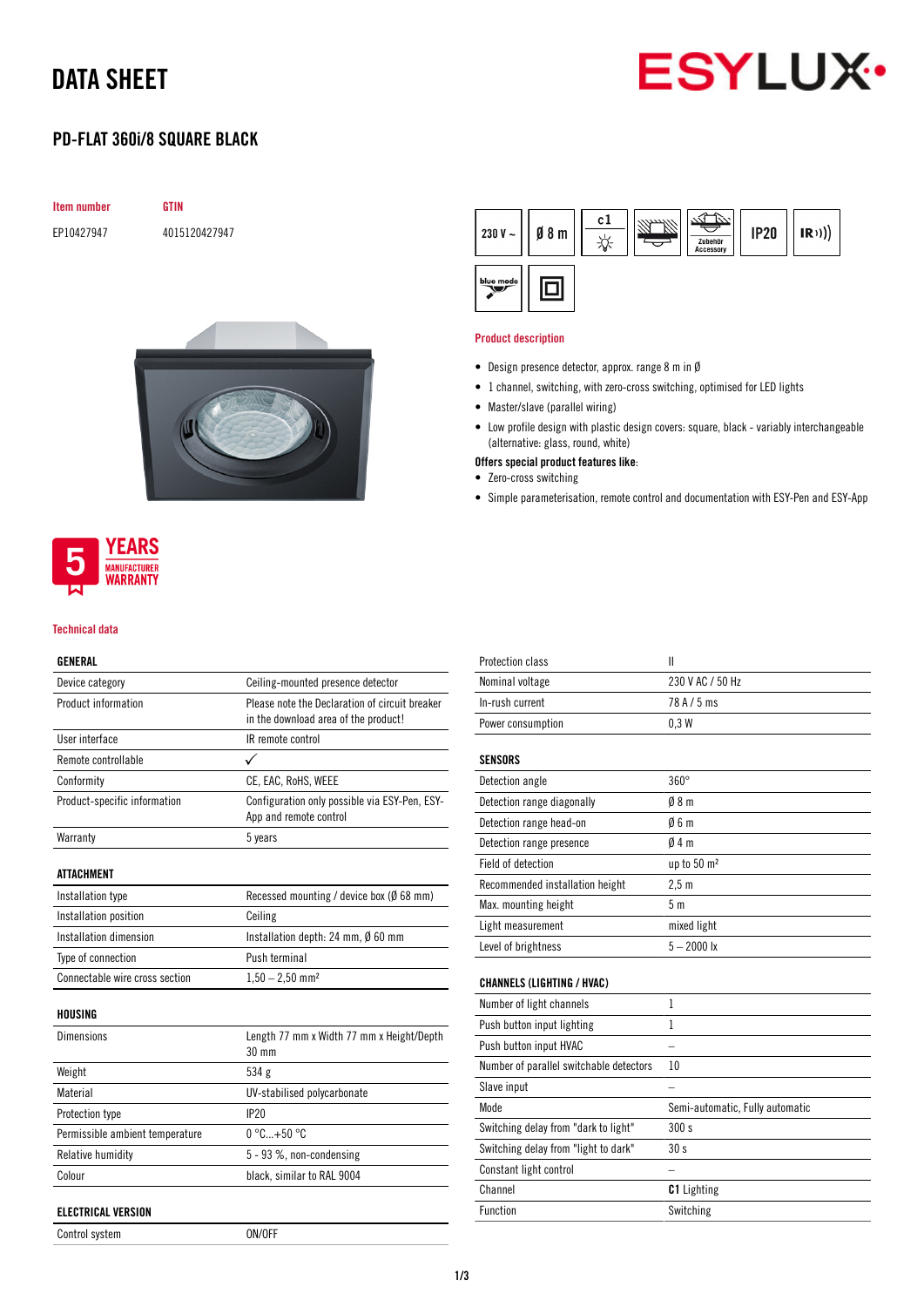## DATA SHEET



## PD-FLAT 360i/8 SQUARE BLACK

| <b>Item number</b> | <b>GTIN</b>   |                                                                                            |                       |                                  |
|--------------------|---------------|--------------------------------------------------------------------------------------------|-----------------------|----------------------------------|
| EP10427947         | 4015120427947 |                                                                                            |                       |                                  |
| Switching capacity |               | 230 V/50 Hz<br>2300 W/10 A (cos phi $= 1$ )<br>1150 VA/5 A (cos phi = $0.5$ )<br>600 W LED | Push button input     |                                  |
|                    |               |                                                                                            | Impulse feature       |                                  |
|                    |               |                                                                                            | Switch-off delay time | 60 s30 min (adjustable in steps) |
| Switch contact     |               | make contact / non-floating                                                                |                       |                                  |

#### Accessories

| <b>Product designation</b>       | <b>GTIN</b>   |
|----------------------------------|---------------|
| Cover                            |               |
| FLAT COVER ROUND WH              | 4015120007231 |
| <b>FLAT COVER ROUND BK</b>       | 4015120007279 |
| <b>FLAT COVER ROUND GY</b>       | 4015120007316 |
| FLAT COVER LARGE ROUND WH        | 4015120428579 |
| <b>FLAT COVER LARGE ROUND BK</b> | 4015120428098 |
| FLAT COVER SQUARE WH             | 4015120007248 |
| FLAT COVER SQUARE BK             | 4015120007286 |
| FLAT COVER GLASS ROUND WH        | 4015120007255 |
| <b>FLAT COVER GLASS ROUND BK</b> | 4015120007293 |
| FLAT COVER GLASS ROUND GY        | 4015120007323 |
| FLAT COVER GLASS SQUARE WH       | 4015120007262 |
| FLAT COVER GLASS SQUARE BK       | 4015120007309 |
| Mounting                         |               |
| FLAT MOUNTING SET IP20 FM        | 4015120426889 |
| Protection                       |               |
| BASKET GUARD ROUND LARGE         | 4015120425608 |
| <b>BASKET GUARD ROUND SMALL</b>  | 4015120425615 |
| Remote control                   |               |
| ESY-Pen                          | 4015120425356 |
| REMOTE CONTROL MDI/PDI           | 4015120425509 |